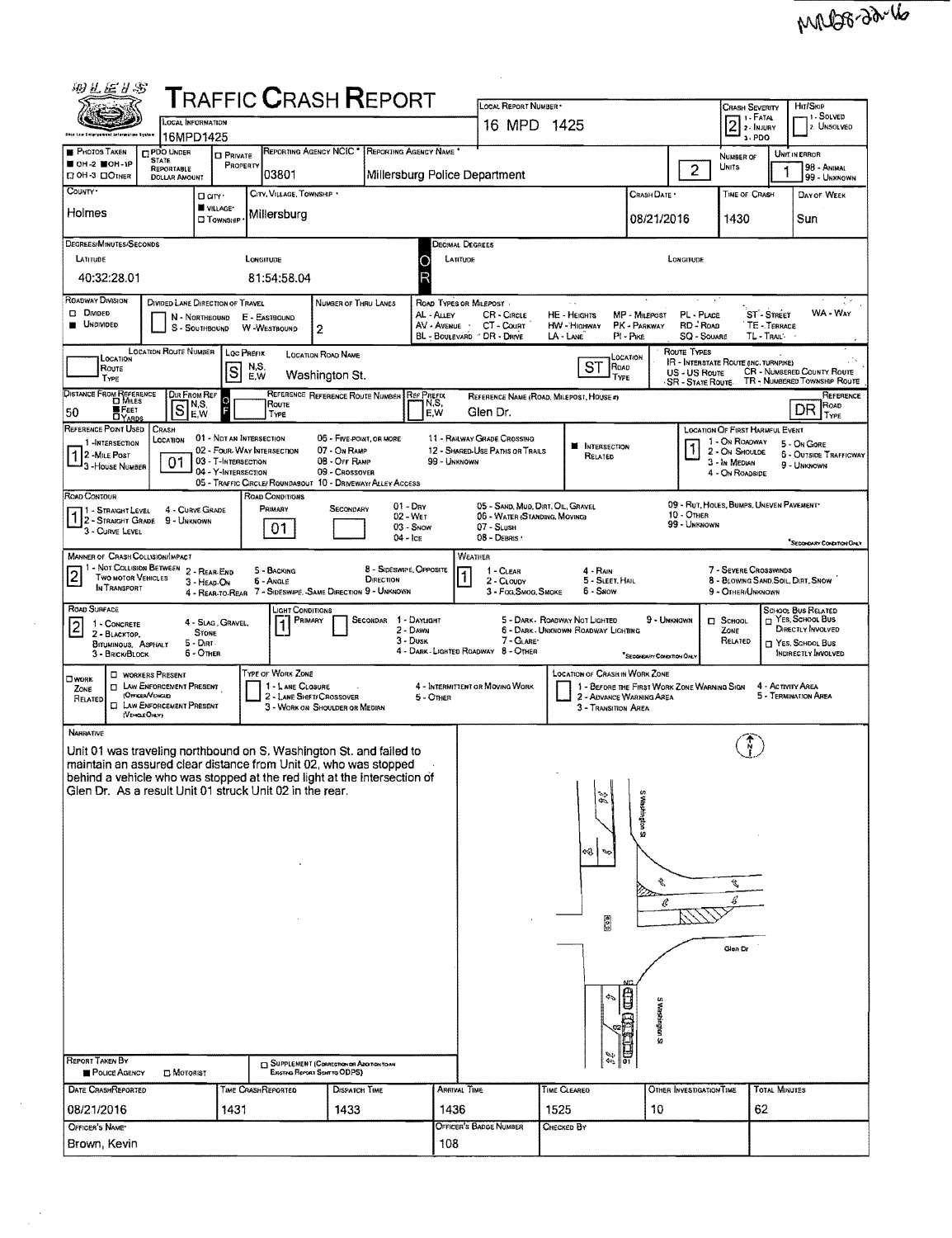| 的复数牙器                                                                                                                      |                                         | UNIT                                                                         |                              |                                                                                                                  |                                         |                                                                                                                                                 |                   |                                                                                             |                                      |                                                  |                                                                                                 |                                                                                   |              |                                                                                                                       |                     |
|----------------------------------------------------------------------------------------------------------------------------|-----------------------------------------|------------------------------------------------------------------------------|------------------------------|------------------------------------------------------------------------------------------------------------------|-----------------------------------------|-------------------------------------------------------------------------------------------------------------------------------------------------|-------------------|---------------------------------------------------------------------------------------------|--------------------------------------|--------------------------------------------------|-------------------------------------------------------------------------------------------------|-----------------------------------------------------------------------------------|--------------|-----------------------------------------------------------------------------------------------------------------------|---------------------|
|                                                                                                                            |                                         |                                                                              |                              |                                                                                                                  |                                         |                                                                                                                                                 |                   |                                                                                             |                                      |                                                  | LOCAL REPORT NUMBER                                                                             |                                                                                   |              |                                                                                                                       |                     |
| UNIT NUMBER                                                                                                                |                                         |                                                                              |                              |                                                                                                                  |                                         |                                                                                                                                                 |                   |                                                                                             |                                      |                                                  | 16 MPD 1425                                                                                     |                                                                                   |              |                                                                                                                       |                     |
| OWNER NAME: LAST, FIRST, MIDDLE ( E SAME AS DRIVER )<br>OWNER PHONE NUMBER<br>Ross III, Doyle, Wilson<br>1<br>248-807-4783 |                                         |                                                                              |                              |                                                                                                                  |                                         |                                                                                                                                                 |                   |                                                                                             |                                      | DAMAGE SCALE                                     |                                                                                                 | DAMAGE AREA<br>FRONT                                                              |              |                                                                                                                       |                     |
| OWNER ADDRESS: CITY, STATE, ZIP<br><b>CISAME AS DRIVER</b> )                                                               |                                         |                                                                              |                              |                                                                                                                  |                                         |                                                                                                                                                 |                   |                                                                                             |                                      | 4<br>1 - NONE                                    |                                                                                                 |                                                                                   |              |                                                                                                                       |                     |
| 2876 Pallister, Highland, MI, 48357                                                                                        |                                         |                                                                              |                              |                                                                                                                  |                                         |                                                                                                                                                 |                   |                                                                                             |                                      |                                                  |                                                                                                 | □                                                                                 |              |                                                                                                                       |                     |
| LP STATE LICENSE PLATE NUMBER                                                                                              |                                         |                                                                              |                              |                                                                                                                  |                                         | <b>VEHICLE IDENTIFICATION NUMBER</b>                                                                                                            |                   |                                                                                             |                                      |                                                  | # Occupants                                                                                     | 2 - MINOR                                                                         |              |                                                                                                                       |                     |
| MI                                                                                                                         | AZS407                                  |                                                                              |                              |                                                                                                                  |                                         | 2G2WP522741101388                                                                                                                               |                   |                                                                                             |                                      |                                                  | 2                                                                                               | 3 - FUNCTIONAL                                                                    |              | α<br>о                                                                                                                |                     |
| <b>VEHICLE YEAR</b><br>2004                                                                                                |                                         | <b>VEHICLE MAKE</b><br>Pontiac                                               |                              |                                                                                                                  |                                         | <b>VEHICLE MODEL</b>                                                                                                                            |                   |                                                                                             | <b>VEHICLE COLOR</b><br>SIL          |                                                  |                                                                                                 | 4 - DISABLING                                                                     |              |                                                                                                                       |                     |
| Proof of                                                                                                                   |                                         | <b>INSURANCE COMPANY</b>                                                     |                              |                                                                                                                  | Grand Prix<br>POLICY NUMBER<br>TOWED BY |                                                                                                                                                 |                   |                                                                                             |                                      |                                                  |                                                                                                 | 9 - UNKNOWN                                                                       |              | Ω<br>Ω                                                                                                                | Έ                   |
| <b>INSURANCE</b><br>SHOWN                                                                                                  |                                         | State Farm                                                                   |                              |                                                                                                                  |                                         | 4906697-A18-22                                                                                                                                  |                   | Rigz Towing                                                                                 |                                      |                                                  |                                                                                                 |                                                                                   |              | FEA                                                                                                                   |                     |
| CARRIER NAME, ADDRESS, CITY, STATE, ZIP                                                                                    |                                         |                                                                              |                              |                                                                                                                  |                                         |                                                                                                                                                 |                   |                                                                                             |                                      |                                                  |                                                                                                 |                                                                                   |              | <b>CARRIER PHONE</b>                                                                                                  |                     |
| US DOT                                                                                                                     |                                         | VEHICLE WEIGHT GWWR/GCWR                                                     |                              |                                                                                                                  |                                         | CARGO BODY TYPE                                                                                                                                 |                   |                                                                                             |                                      |                                                  | <b>TRAFFICWAY DESCRIPTION</b>                                                                   |                                                                                   |              |                                                                                                                       |                     |
| HM PLACARD ID NO.                                                                                                          |                                         |                                                                              | 2 - 10,001 to 26,000x Las    | 1 - LESS THAN OR EQUAL TO 10K LBS                                                                                | 01                                      | 01 - No CARGO BODY TYPE/NOT APPLICABL 09 - POLE<br>02 - Busi Van (9-15 Seats, Inc Driver)<br>03 - Bus (16+ Seats, Inc Driver)                   |                   | 10 - CARGO TANK<br>11 - FLAT BEO                                                            |                                      |                                                  | 11 - Two Way, Not Divided                                                                       |                                                                                   |              | 1 - Two-Way, Not Livideur<br>2 - Two-Way, Not Divided, Continuous Left Turn Lane                                      |                     |
|                                                                                                                            |                                         |                                                                              | 3 - MORE THAN 26,000K LBS.   |                                                                                                                  |                                         | 04 - VEHICLE TOWING ANOTHER VEHICLE<br>05 - Logging                                                                                             |                   | 12 - Dump<br>13 - CONCRETE MIXER                                                            |                                      |                                                  |                                                                                                 |                                                                                   |              | 3 - T WO-WAY, DIVIDED, UNPROTECTED PAINTED OR GRASS >4FT.) MEDIA<br>4 - Two-Way, DIVIDED, POSITIVE MEDIAN BARRIER     |                     |
|                                                                                                                            | <b>HM CLASS</b>                         | $\Box$ Related                                                               | <b>HAZARDOUS MATERIAL</b>    |                                                                                                                  |                                         | 06 - INTERMODAL CONTAINER CHASIS<br>07 - CARGO VAN/ENCLOSED BOX                                                                                 |                   | 14 - AUTO TRANSPORTER<br>15 - GARBAGE / REFUSE                                              |                                      |                                                  | <b>CI HIT / SKIP UNIT</b>                                                                       | 5 - ONE-WAY TRAFFICWAY                                                            |              |                                                                                                                       |                     |
|                                                                                                                            | NUMBER                                  |                                                                              |                              |                                                                                                                  |                                         | 08 - GRAIN, CHIPS, GRAVEL                                                                                                                       |                   | 99 - OTHER/UNKNOWN                                                                          |                                      |                                                  |                                                                                                 |                                                                                   |              |                                                                                                                       |                     |
|                                                                                                                            |                                         | NON-MOTORIST LOCATION PRIOR TO IMPACT<br>01 - INTERSECTION - MARKED CROSSWAL |                              | TYPE OF USE<br>1                                                                                                 |                                         | UNIT TYPE<br>PASSENGER VEHICLES (LESS THAN 9 PASSENGERS MEDIMEANY TRUCKS OR COMBO UNITE > 10XLES EUR VAN LIMO(9 OR MORE INCLUDING DRIVER)<br>04 |                   |                                                                                             |                                      |                                                  |                                                                                                 |                                                                                   |              |                                                                                                                       |                     |
|                                                                                                                            | 03 - INTERSECTION OTHER                 | 02 - INTERSECTION - NO CROSSWALK<br>04 - MIDBLOCK - MARKED CROSSWALK         |                              | 1 - PERSONAL                                                                                                     |                                         | 01 - Sub-COMPACT<br>02 - COMPACT                                                                                                                |                   |                                                                                             |                                      |                                                  | 14 - SINGLE UNIT TRUCK: 3+ AXLES                                                                |                                                                                   |              | 13 - SINGLE UNIT TRUCK OR VAN ZAXLE, 6 TIRES 21 - BUS/VAN (9-15 SEATS. INC DRIVER)<br>22 - Bus (16+ Seats Inc Driver) |                     |
|                                                                                                                            | 06 - BICYCLE LANE                       | 05 - TRAVEL LANE - OTHER LOCATION                                            |                              | 2 - COMMERCIAL                                                                                                   |                                         | 99 - UNKNOWN 03 - MID SIZE<br>or Hit/Skip<br>04 - FULL SIZE                                                                                     |                   |                                                                                             |                                      |                                                  | 15 - Single LINIT TRUCK / TRAILER<br>16 - TRUCK/TRACTOR (BOBTAIL)                               |                                                                                   | NON-MOTORIST | 23 - ANIMAL WITH RIDER                                                                                                |                     |
|                                                                                                                            | 07 - SHOULDER/ROADSIDE<br>08 - SIDEWALK |                                                                              |                              | 3 - GOVERNMENT                                                                                                   |                                         | 05 - MINIVAN<br>06 - Sport Utility Vehicle<br>07 - Pickup                                                                                       |                   |                                                                                             |                                      | 17 - TRACTOR/SEMI-TRAILER<br>18 - TRACTOR/DOUBLE |                                                                                                 | 24 - ANIMAL WITH BUGGY, WAGON, SURREY<br>25 - BICYCLE/PEDACYCLIST                 |              |                                                                                                                       |                     |
|                                                                                                                            | 10 - DRIVE WAY ACCESS                   | 09 - MEDIANICROSSING ISLAND                                                  |                              | <b>IT IN EMERGENCY</b><br>RESPONSE                                                                               |                                         | 08 - VAN<br>09 - MOTORCYCLE                                                                                                                     |                   |                                                                                             |                                      | <b>19 - TRACTOR/TRIPLES</b>                      | 20 - OTHER MED/HEAVY VEHICLE                                                                    |                                                                                   |              | 26 - PEDESTRIAN/SKATER<br>27 - OTHER NON-MOTORIST                                                                     |                     |
|                                                                                                                            |                                         | 11 - SHARED-USE PATH OR TRAIL<br>12 - NON-TRAFFICWAY AREA                    |                              |                                                                                                                  |                                         | 10 - MOTORIZEO BICYCLE<br>11 - SNOWMOBILE/ATV                                                                                                   |                   |                                                                                             |                                      |                                                  | HAS HM PLACARD                                                                                  |                                                                                   |              |                                                                                                                       |                     |
| <b>SPECIAL FUNCTION 01 - NONE</b>                                                                                          | 99 - OTHER/UNKNOWN                      |                                                                              |                              | 09 - AMBULANCE                                                                                                   |                                         | 12 - OTHER PASSENGER VEHICLE<br>17 - FARM VEHICLE                                                                                               |                   | MOST DAMAGED AREA                                                                           |                                      |                                                  |                                                                                                 |                                                                                   |              | ACTION                                                                                                                |                     |
| 01                                                                                                                         | 02 - Taxi                               | 03 - RENTAL TRUCK (QVER 10KLBS)                                              |                              | $10 -$ Fire<br>11 - HIGHWAY/MAINTENANCE                                                                          |                                         | 18 - FARM EQUIPMENT<br>19 - Мотовноме                                                                                                           | 02                | 01 - NONE<br>02 - CENTER FRONT                                                              |                                      |                                                  | 08 - LEFT SIDE<br>09 - LEFT FRONT                                                               |                                                                                   | 99 - Unknown | 3 2 - Non-Collision                                                                                                   | 1 1 - Non-Contact   |
|                                                                                                                            |                                         | 04 - BUS - SCHOOL (PUBLIC OR PRIVATE) 12 - MILITARY<br>05 - Bus - Transit    |                              | 13 - Pouce                                                                                                       |                                         | 20 - GOLF CART<br>21 - TRAIN                                                                                                                    |                   | 03 - RIGHT FRONT<br>MPACT ARE 04 - RIGHT SIDE                                               |                                      |                                                  | 10 - TOP AND WINDOWS<br>11 - UNDERCARRIAGE                                                      |                                                                                   |              | 3 - STRIKING<br>$4 -$ STRUCK                                                                                          |                     |
|                                                                                                                            | 08 - Bus - OTHER                        | 06 - Bus. Charter<br>07 - Bus - SHUTTLE                                      |                              | 14 - Pusuc Unury<br>15 - OTHER GOVERNMENT                                                                        |                                         | 22 - OTHER (EXPLAIN IN NARRATIVE)                                                                                                               | 02                | 05 - RIGHT REAR<br>06 - REAR CENTER                                                         |                                      |                                                  | 12 - LOAD/TRAILER<br>13 - TOTAL (ALL AREAS)                                                     |                                                                                   |              | 9 - UNKNOWN                                                                                                           | 5 - STRIKING/STRUCK |
| PRE- Crash Actions                                                                                                         |                                         |                                                                              |                              | 16 - CONSTRUCTION EOIP.                                                                                          |                                         |                                                                                                                                                 |                   | 07 - LEFT REAR                                                                              |                                      |                                                  | 14 - OTHER                                                                                      |                                                                                   |              |                                                                                                                       |                     |
| 01                                                                                                                         |                                         | MOTORIST                                                                     |                              |                                                                                                                  |                                         |                                                                                                                                                 |                   | NON-MOTORIST                                                                                |                                      |                                                  |                                                                                                 |                                                                                   |              |                                                                                                                       |                     |
|                                                                                                                            |                                         | 01 - STRAIGHT AHEAD<br>02 - Backing<br>03 - CHANGING LANES                   |                              | 07 - MAKING U-TURN<br>08 - ENTERING TRAFFIC LANE                                                                 |                                         | 13 - NEGOTIATING A CURVE<br>14 - OTHER MOTORIST ACTIO                                                                                           |                   |                                                                                             |                                      |                                                  | 15 - ENTERING OR CROSSING SPECIFIED LOCATIO<br>16 - WALKING, RUNNING, JOGGING, PLAYING, CYCLING |                                                                                   |              | 21 - OTHER NON-MOTORIST ACTION                                                                                        |                     |
| 99 - UNKNOWN                                                                                                               |                                         | 04 - OVERTAKING/PASSING<br>05 - MAKING RIGHT TURN                            |                              | 09 - LEAVING TRAFFIC LANE<br>10 - PARKED<br>11 - SLOWING OR STOPPED IN TRAFFIC                                   |                                         |                                                                                                                                                 |                   |                                                                                             | 17 - WORKING<br>18 - PUSHING VEHICLE |                                                  | 19 - APPROACHING OR LEAVING VEHICLE                                                             |                                                                                   |              |                                                                                                                       |                     |
|                                                                                                                            |                                         | 06 - MAKING LEFT TURN                                                        |                              | 12 - DRNERLESS                                                                                                   |                                         |                                                                                                                                                 |                   |                                                                                             | 20 - STANDING                        |                                                  |                                                                                                 |                                                                                   |              |                                                                                                                       |                     |
| CONTRIBUTING CIRCUMSTANCE<br>PRIMARY                                                                                       |                                         | <b>MOTORIST</b>                                                              |                              |                                                                                                                  |                                         |                                                                                                                                                 |                   | Non-Motorist                                                                                |                                      |                                                  |                                                                                                 | <b>VEHICLE DEFECTS</b>                                                            |              | 01 - Turn Signals                                                                                                     |                     |
| 09                                                                                                                         |                                         | 01 - NONE<br>02 - FAILURE TO YIELD                                           |                              | 11 - IMPROPER BACKING                                                                                            |                                         | 12 - IMPROPER START FROM PARKED POSITION                                                                                                        |                   | 22 - NONE<br>23 - IMPROPER CROSSING                                                         |                                      |                                                  |                                                                                                 |                                                                                   |              | 02 - HEAD LAMPS<br>03 - TAIL LAMPS                                                                                    |                     |
| SECONDARY                                                                                                                  |                                         | 03 - RAN RED LIGHT<br>04 - RAN STOP SIGN<br>05 - Exceeped Speed Limit        |                              |                                                                                                                  |                                         | 13 - STOPPED OR PARKED ILLEGALLY<br>14 - OPERATING VEHICLE IN NEGLIGENT MANNER<br>15 - Swering to Avoid (Due to External Conditions)            |                   | 24 - DARTING<br>25 - LYING AND/OR ILLEGALLY IN ROADWAY<br>26 - FALURE TO YIELD RIGHT OF WAY |                                      |                                                  |                                                                                                 |                                                                                   | 04 - BRAKES  | 05 - STEERING                                                                                                         |                     |
|                                                                                                                            |                                         | 06 - Unsafe Speed<br>07 - IMPROPER TURN                                      |                              | 17 - FALURE TO CONTROL                                                                                           |                                         | 16 - Wrong Side/Wrong Way                                                                                                                       |                   | 27 - Not Visible (DARK CLOTHING)<br>28 - INATTENTIVE                                        |                                      |                                                  |                                                                                                 |                                                                                   |              | 06 - TIRE BLOWOUT<br>07 - WORN OR SLICK TIRES<br>08 - TRALER EQUIPMENT DEFECTIVE                                      |                     |
|                                                                                                                            |                                         | 08 - LEFT OF CENTER<br>09 - FOLLOWED TOO CLOSELY/ACDA                        |                              |                                                                                                                  |                                         | 18 - VISION OBSTRUCTION<br>19 - OPERATING DEFECTIVE EQUIPMENT                                                                                   |                   | 29 - FAILURE TO OBEY TRAFFIC SIGNS<br>/SIGNALS/OFFICER                                      |                                      |                                                  |                                                                                                 |                                                                                   |              | 09 - MOTOR TROUBLE<br>10 - DISABLED FROM PRIOR ACCIDENT                                                               |                     |
| 99 - UNKNOWN                                                                                                               |                                         | 10 - IMPROPER LANE CHANGE<br><b>/PASSING/OFF ROAD</b>                        |                              |                                                                                                                  |                                         | 20 - LOAD SHIFTING/FALLING/SPILLING<br>21 - OTHER IMPROPER ACTION                                                                               |                   | 30 - WRONG SIDE OF THE ROAD<br>31 - OTHER NON-MOTORIST ACTION                               |                                      |                                                  |                                                                                                 |                                                                                   |              | 11 - OTHER DEFECTS                                                                                                    |                     |
| <b>SEQUENCE OF EVENTS</b>                                                                                                  |                                         |                                                                              |                              |                                                                                                                  |                                         | <b>NON-COLLISION EVENTS</b>                                                                                                                     |                   |                                                                                             |                                      |                                                  |                                                                                                 |                                                                                   |              |                                                                                                                       |                     |
| 20                                                                                                                         |                                         |                                                                              |                              | 6                                                                                                                |                                         | 01 - OVERTURN/ROLLOVER<br>02 - FIRE EXPLOSION                                                                                                   |                   | 06 - EQUIPMENT FAILURE<br>07 - SEPARATION OF UNITS                                          | (BLOWN TIRE, BRAKE FALURE, ETC)      |                                                  |                                                                                                 | 10 - Cross Median<br>11 - Cross Center Line                                       |              |                                                                                                                       |                     |
| FIRST<br>1<br><b>HARMFUL</b><br>EVENT                                                                                      |                                         | Most<br><b>HARMFUL</b><br>EVENT                                              |                              | 99 - UNKNOWN                                                                                                     |                                         | 03 - IMMERSION<br>04 - JACKKNIFE<br>05 - CAROO/EOUIPMENT LOSS OR SHIFT 09 - RAN OFF ROAD LEFT                                                   |                   | 08 - RAN OFF ROAD RIGHT                                                                     |                                      |                                                  |                                                                                                 | OPPOSITE DIRECTION OF TRAVEL<br>12 - DOWNHILL RUNAWAY<br>13 - OTHER NON-COLLISION |              |                                                                                                                       |                     |
|                                                                                                                            |                                         |                                                                              |                              |                                                                                                                  |                                         | COLLISION WITH FIXED, OBJECT                                                                                                                    |                   |                                                                                             |                                      |                                                  |                                                                                                 |                                                                                   |              |                                                                                                                       |                     |
| 14 - PEDESTRIAN                                                                                                            |                                         | COLUSION WITH PERSON, VEHICLE OR OBJECT NOT FIXED                            |                              | 21 - PARKEO MOTOR VEHICLE                                                                                        |                                         | 25 - IMPACT ATTENUATOR/CRASH CUSHION33 - MEDIAN CABLE BARRIER<br>26 - BRIDGE OVERHEAD STRUCTURE                                                 |                   | 34 - Median Guardrail Barrier                                                               |                                      |                                                  |                                                                                                 | 41 - OTHER POST, POLE<br>OR SUPPORT                                               |              | 48 - TREE<br>49 - FIRE HYDRANT                                                                                        |                     |
| 15 - PEDALCYCLE<br>16 - RAILWAY VEHICLE (TRAIN, ENGINE)<br>17 - ANIMAL - FARM                                              |                                         |                                                                              |                              | 22 - WORK ZONE MAINTENANCE EQUIPMENT<br>23 - STRUCK BY FALLING, SHIFTING CARGO<br>OR ANYTHING SET IN MOTION BY A |                                         | 27 - BRIDGE PIER OR ABUTMENT<br>28 - BRIDGE PARAPET<br>29 - BRIDGE RAIL                                                                         |                   | 35 - MEDIAN CONCRETE BARRIER<br>36 - MEDIAN OTHER BARRIER<br>37 - TRAFFIC SIGN POST         |                                      |                                                  | 42 - CULVERT<br>43 - CURB<br>44 - Олсн                                                          |                                                                                   |              | 50 - WORK ZONE MAINTENANCE<br>EQUIPMENT<br>51 - WALL, BUILDING, TUNNEL                                                |                     |
| 18 - ANUMAL - DEER<br>19 - ANIMAL-OTHER                                                                                    |                                         |                                                                              | MOTOR VEHICLE                | 24 - OTHER MOVABLE OBJECT                                                                                        |                                         | 30 - GUARDRAIL FACE<br>31 - GUARDRAILEND                                                                                                        |                   | 38 - Overhead Sign Post<br>39 - LIGHT/LUMINARIES SUPPORT                                    |                                      |                                                  | 46 - FENCE                                                                                      | 45 - EMBANKMENT                                                                   |              | 52 - OTHER FIXED OBJECT                                                                                               |                     |
| 20 - MOTOR VEHICLE IN TRANSPORT                                                                                            |                                         |                                                                              |                              |                                                                                                                  |                                         | 32 - PORTABLE BARRIER                                                                                                                           |                   | 40 - UTILITY POLE                                                                           |                                      |                                                  | 47 - MAILBOX                                                                                    |                                                                                   |              |                                                                                                                       |                     |
| UNIT SPEED                                                                                                                 |                                         | Posted Speed<br>35                                                           | <b>TRAFFIC CONTROL</b><br>04 | 01 - No CONTROLS                                                                                                 |                                         | 07 - RAILROAD CROSSSUCKS                                                                                                                        |                   | 13 - Crosswalk Lines                                                                        |                                      | UNIT DIRECTION<br>FROM                           | То                                                                                              | 1 - North<br>2 - South                                                            |              | 5 - NORTHEAST<br>6 - NORTHWEST                                                                                        | 9 - Unknown         |
| 25                                                                                                                         |                                         |                                                                              |                              | 02 - S TOP SIGN<br>03 - YIELD SIGN                                                                               |                                         | 08 - RAILROAD FLASHERS<br>09 - R ailroad Gates                                                                                                  | 15 - O THER       | 14 - WALK/DON'T WALK                                                                        |                                      |                                                  |                                                                                                 | $3 - East$<br>4 - WEST                                                            |              | 7 - SOUTHEAST<br>8 - Southwest                                                                                        |                     |
| $\square$ Stateo<br><b>ESTIMATED</b>                                                                                       |                                         |                                                                              |                              | 04 - TRAFFIC SIGNAL<br>05 - TRAFFIC FLASHERS<br>06 - SCHOOL ZONE                                                 |                                         | 10 - COSTRUCTION BARRICADE<br>11 - PERSON (FLAGGER, OFFICER<br>12 - PAVEMENT MARKINGS                                                           | 16 - Not Reported |                                                                                             |                                      |                                                  |                                                                                                 |                                                                                   |              |                                                                                                                       |                     |
|                                                                                                                            |                                         |                                                                              |                              |                                                                                                                  |                                         |                                                                                                                                                 |                   |                                                                                             |                                      |                                                  |                                                                                                 |                                                                                   |              |                                                                                                                       |                     |

 $\hat{\mathcal{A}}$ 

 $\sim$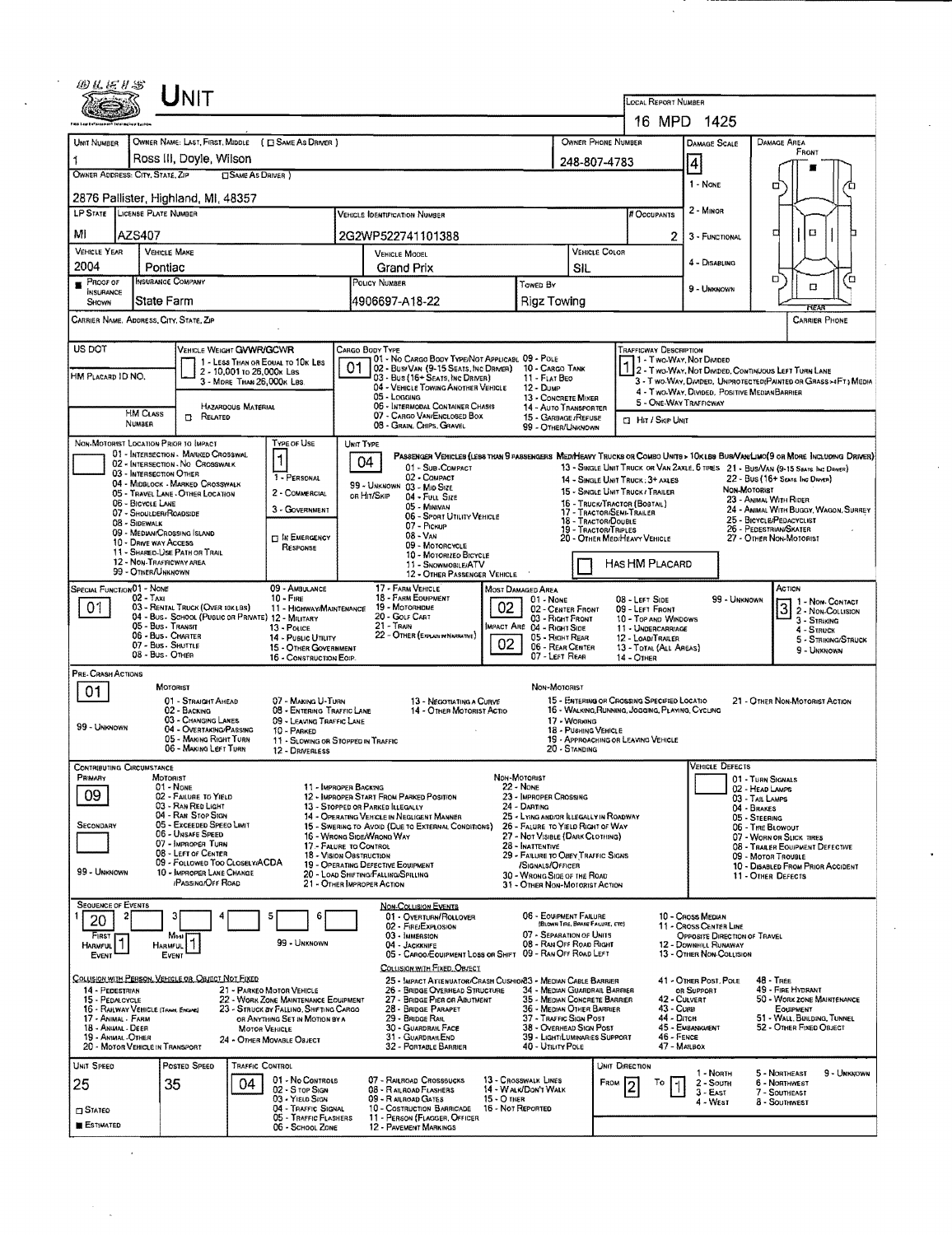|                                                                                           | UNIT                                                                       |                                                                                 |                                                                                                                         |                                                                                                                             |                                         |                                                                             |                                                                                          |                                                                                  |                                                                                                                                                                         |                                                                                  |                                                         |                                                        |  |
|-------------------------------------------------------------------------------------------|----------------------------------------------------------------------------|---------------------------------------------------------------------------------|-------------------------------------------------------------------------------------------------------------------------|-----------------------------------------------------------------------------------------------------------------------------|-----------------------------------------|-----------------------------------------------------------------------------|------------------------------------------------------------------------------------------|----------------------------------------------------------------------------------|-------------------------------------------------------------------------------------------------------------------------------------------------------------------------|----------------------------------------------------------------------------------|---------------------------------------------------------|--------------------------------------------------------|--|
|                                                                                           |                                                                            |                                                                                 |                                                                                                                         |                                                                                                                             |                                         |                                                                             |                                                                                          |                                                                                  | LOCAL REPORT NUMBER                                                                                                                                                     | 16 MPD 1425                                                                      |                                                         |                                                        |  |
| OWNER PHONE NUMBER<br>UNIT NUMBER<br>OWNER NAME: LAST, FIRST, MIDDLE ( C SAME AS DRIVER ) |                                                                            |                                                                                 |                                                                                                                         |                                                                                                                             |                                         |                                                                             |                                                                                          |                                                                                  |                                                                                                                                                                         |                                                                                  | <b>DAMAGE AREA</b>                                      |                                                        |  |
| Scheurman, Barbara, A.<br>2<br>740-327-6055                                               |                                                                            |                                                                                 |                                                                                                                         |                                                                                                                             |                                         |                                                                             |                                                                                          |                                                                                  |                                                                                                                                                                         | DAMAGE SCALE                                                                     |                                                         | Front                                                  |  |
| OWNER ADDRESS: CITY, STATE, ZIP<br><b>SAME AS DRIVER</b> )                                |                                                                            |                                                                                 |                                                                                                                         |                                                                                                                             |                                         |                                                                             |                                                                                          |                                                                                  |                                                                                                                                                                         | $\overline{2}$<br>1 - None                                                       |                                                         | о                                                      |  |
| 37864 TR 440, Dresden, OH, 43821                                                          |                                                                            |                                                                                 |                                                                                                                         |                                                                                                                             |                                         |                                                                             |                                                                                          |                                                                                  |                                                                                                                                                                         |                                                                                  | □                                                       |                                                        |  |
| LP STATE LICENSE PLATE NUMBER                                                             |                                                                            |                                                                                 |                                                                                                                         | <b>VEHICLE IDENTIFICATION NUMBER</b>                                                                                        |                                         |                                                                             |                                                                                          |                                                                                  | # Occupants                                                                                                                                                             | 2 - MINOR                                                                        |                                                         |                                                        |  |
| OH<br>GIB4464                                                                             |                                                                            |                                                                                 |                                                                                                                         | KNDJC733255369821                                                                                                           |                                         |                                                                             |                                                                                          |                                                                                  | 4                                                                                                                                                                       | 3 - FUNCTIONAL                                                                   | ₫                                                       | o                                                      |  |
| <b>VEHICLE YEAR</b><br>2005                                                               | <b>VEHICLE MAKE</b>                                                        |                                                                                 |                                                                                                                         | VEHICLE MODEL                                                                                                               |                                         |                                                                             | VEHICLE COLOR                                                                            |                                                                                  |                                                                                                                                                                         | 4 - DISABLING                                                                    |                                                         |                                                        |  |
| Proor of                                                                                  | Kia Motors Corporation<br>INSURANCE COMPANY                                |                                                                                 |                                                                                                                         | Sorento<br>POLICY NUMBER<br>Towed By                                                                                        |                                         |                                                                             | DGR                                                                                      |                                                                                  |                                                                                                                                                                         |                                                                                  | ۵                                                       | ้ต                                                     |  |
| <b>INSURANCE</b><br>SHOWN                                                                 | Nationwide                                                                 |                                                                                 |                                                                                                                         | 9200352880                                                                                                                  |                                         |                                                                             |                                                                                          | 9 - UNKNOWN                                                                      |                                                                                                                                                                         |                                                                                  |                                                         |                                                        |  |
| CARRIER NAME, ADDRESS, CITY, STATE, ZIP                                                   |                                                                            |                                                                                 |                                                                                                                         |                                                                                                                             |                                         |                                                                             |                                                                                          |                                                                                  |                                                                                                                                                                         |                                                                                  |                                                         | <b>CARRIER PHONE</b>                                   |  |
| US DOT                                                                                    | VEHICLE WEIGHT GVWR/GCWR                                                   |                                                                                 | CARGO BODY TYPE                                                                                                         |                                                                                                                             |                                         |                                                                             |                                                                                          |                                                                                  | <b>TRAFFICWAY DESCRIPTION</b>                                                                                                                                           |                                                                                  |                                                         |                                                        |  |
| HM PLACARD ID NO.                                                                         |                                                                            | 1 - LESS THAN OR EQUAL TO 10K LBS<br>2 - 10,001 to 26,000x Lss                  | 01                                                                                                                      | 01 - No CARGO BODY TYPE/NOT APPLICABL 09 - POLE<br>02 - Busi Van (9-15 Seats, Inc Driver)                                   |                                         | 10 - CARGO TANK                                                             |                                                                                          |                                                                                  |                                                                                                                                                                         | 1 - Two Way, Not Divideo                                                         |                                                         |                                                        |  |
|                                                                                           |                                                                            | 3 - MORE THAN 26,000K LBS.                                                      |                                                                                                                         | 03 - Bus (16+ Seats, Inc Driver)<br>04 - VEHICLE TOWING ANOTHER VEHICLE<br>05 - Locaina                                     |                                         | 11 - FLAT BED<br>12 - Duwp<br><b>13 - CONCRETE MIXER</b>                    |                                                                                          |                                                                                  | 1 - I WO-WAY, INCLUSION CONTINUOUS LEFT TURN LANE<br>3 - T WO-WAY, DIVIDED. UNPROTECTED (PAINTED OR GRASS >4FT.) MEDIA<br>4 - Two-Way, Divideo, Positive Median Barrier |                                                                                  |                                                         |                                                        |  |
| <b>HM CLASS</b>                                                                           | <b>D</b> RELATED                                                           | HAZARDOUS MATERIAL                                                              |                                                                                                                         | 06 - INTERMODAL CONTAINER CHASIS<br>07 - CARGO VAN ENCLOSED BOX                                                             |                                         | 14 - AUTO TRANSPORTER<br>15 - GARBAGE /REFUSE                               |                                                                                          |                                                                                  |                                                                                                                                                                         | 5 - ONE-WAY TRAFFICWAY                                                           |                                                         |                                                        |  |
| <b>NUMBER</b>                                                                             |                                                                            |                                                                                 |                                                                                                                         | 08 - GRAIN, CHIPS, GRAVEL                                                                                                   |                                         | 99 - OTHER/UNKNOWN                                                          |                                                                                          |                                                                                  | <b>CI HIT / SKIP UNIT</b>                                                                                                                                               |                                                                                  |                                                         |                                                        |  |
| NON-MOTORIST LOCATION PRIOR TO IMPACT                                                     | 01 - INTERSECTION - MARKED CROSSWAL                                        | Type of Use<br>1                                                                | UNIT TYPE                                                                                                               | PABSEHGER VEHICLES (LESS THAN PPASSEHGERS MED/HEAVY TRUCKS OR COMBO UNITS > 10KLBS BUS/VAN/LIMO(9 OR MORE INCLUDING DRIVER) |                                         |                                                                             |                                                                                          |                                                                                  |                                                                                                                                                                         |                                                                                  |                                                         |                                                        |  |
| 03 - INTERSECTION OTHER                                                                   | 02 - INTERSECTION - NO CROSSWALK                                           | 1 - PERSONAL                                                                    | 06                                                                                                                      | 01 - Sub-Compact<br>02 - COMPACT                                                                                            |                                         |                                                                             |                                                                                          | 14 - SINGLE UNIT TRUCK: 3+ AXLES                                                 |                                                                                                                                                                         | 13 - SINGLE UNIT TRUCK OR VAN 2AXLE, 6 TRES 21 - BUS/VAN (9-15 SEATS INC DRIVER) |                                                         |                                                        |  |
|                                                                                           | 04 - MIDBLOCK - MARKED CROSSWALK<br>05 - TRAVEL LANE - OTHER LOCATION      | 2 - COMMERCIAL                                                                  | or Hit/Skip                                                                                                             | 99 - UNKNOWN 03 - MID SIZE<br>04 - Futt. Size                                                                               |                                         |                                                                             |                                                                                          | 15 - SINGLE UNIT TRUCK / TRAILER                                                 |                                                                                                                                                                         | 22 - Bus (16+ Sears Inc Denee)<br>NON-MOTORIST<br>23 - ANIMAL WITH RIDER         |                                                         |                                                        |  |
| 06 - BICYCLE LANE<br>07 - SHOULDER/ROADSIDE                                               |                                                                            | 3 - GOVERNMENT                                                                  |                                                                                                                         | 05 - MINIVAN<br>06 - Sport Utility Vehicle                                                                                  |                                         |                                                                             |                                                                                          | 15 - TRUCK/TRACTOR (BOBTAIL)<br>17 - TRACTOR/SEMI-TRAILER<br>18 - TRACTOR/DOUBLE |                                                                                                                                                                         |                                                                                  | 25 - BICYCLE/PEDACYCLIST                                | 24 - ANIMAL WITH BUGGY, WAGON, SURREY                  |  |
| 08 - Sidewalk                                                                             | 09 - MEDIAN/CROSSING ISLAND                                                | $\Box$ In Emergency                                                             |                                                                                                                         | 07 - Pickup<br>08 - VAN                                                                                                     |                                         |                                                                             |                                                                                          | 19 - TRACTOR/TRIPLES                                                             | 26 - PEDESTRIAN/SKATER<br>20 - OTHER MEDIHEAVY VEHICLE<br>27 - OTHER NON-MOTORIST                                                                                       |                                                                                  |                                                         |                                                        |  |
| <b>10 - DRIVE WAY ACCESS</b>                                                              | 11 - SHARED-USE PATH OR TRAIL                                              | RESPONSE                                                                        |                                                                                                                         | 09 - MOTORCYCLE<br>10 - MOTORIZED BICYCLE                                                                                   |                                         |                                                                             |                                                                                          |                                                                                  |                                                                                                                                                                         |                                                                                  |                                                         |                                                        |  |
| 99 - OTHER/UNKNOWN                                                                        | 12 - NON-TRAFFICWAY AREA                                                   |                                                                                 |                                                                                                                         | 11 - SNOWMOBILE/ATV<br>12 - OTHER PASSENGER VEHICLE                                                                         |                                         |                                                                             |                                                                                          | HAS HM PLACARD                                                                   |                                                                                                                                                                         |                                                                                  |                                                         |                                                        |  |
| SPECIAL FUNCTION 01 - NONE<br>$02 - TAXI$                                                 |                                                                            | 09 - AMBULANCE<br>$10 -$ Fine                                                   |                                                                                                                         | 17 - FARM VEHICLE<br>18 - FARM EQUIPMENT                                                                                    |                                         | MOST DAMAGED AREA<br>01 - NONE                                              |                                                                                          | 08 - LEFT SIDE                                                                   |                                                                                                                                                                         | 99 - Unknown                                                                     | Астюн                                                   | 1 Non-Contact                                          |  |
| 01                                                                                        | 03 - RENTAL TRUCK (OVER 10K LBS)                                           | 11 - HIGHWAY/MAINTENANCE<br>04 - Bus - School (Public or Private) 12 - Milltary |                                                                                                                         | 19 - Мотопноме<br>20 - Golf Cart                                                                                            | 06                                      | 02 - CENTER FRONT<br>03 - RIGHT FRONT                                       |                                                                                          | 09 - LEFT FRONT                                                                  | 10 - TOP AND WINDOWS                                                                                                                                                    |                                                                                  |                                                         | 2 - Non-Collision<br>3 - STRIKING                      |  |
|                                                                                           | 05 - Bus - Transit<br>06 - Bus - Charter                                   | 13 - Pouce<br>14 - PUBLIC UTILITY                                               |                                                                                                                         | 21 - TRAIN<br>22 - OTHER (EXPLANIN NARRATIVE)                                                                               | 06                                      | IMPACT ARE 04 - RIGHT SIDE                                                  | 11 - UNDERCARRIAGE<br>05 - RIGHT REAR<br>12 - LOAD/TRAILER                               |                                                                                  |                                                                                                                                                                         |                                                                                  |                                                         | 4 - Struck<br>5 - STRIKING/STRUCK                      |  |
|                                                                                           | 07 - Bus - SHUTTLE<br>08 - Bus - Other                                     | 15 - OTHER GOVERNMENT<br>16 - CONSTRUCTION EOIP.                                |                                                                                                                         | 06 - REAR CENTER<br>07 - LEFT REAR                                                                                          |                                         |                                                                             |                                                                                          | 14 - Отнев                                                                       | 13 - TOTAL (ALL AREAS)                                                                                                                                                  |                                                                                  |                                                         | 9 - UNKNOWN                                            |  |
| PRE-CRASH ACTIONS                                                                         |                                                                            |                                                                                 |                                                                                                                         |                                                                                                                             |                                         | NON-MOTORIST                                                                |                                                                                          |                                                                                  |                                                                                                                                                                         |                                                                                  |                                                         |                                                        |  |
| 11                                                                                        | <b>MOTORIST</b><br>01 - STRAIGHT AHEAD                                     | 07 - MAKING U-TURN                                                              |                                                                                                                         | 13 - NEGOTIATING A CURVE                                                                                                    |                                         |                                                                             |                                                                                          | 15 - ENTERING OR CROSSING SPECIFIED LOCATIO                                      |                                                                                                                                                                         |                                                                                  |                                                         | 21 - OTHER NON-MOTORIST ACTION                         |  |
| 99 - UNKNOWN                                                                              | 02 - BACKING<br>03 - Changing LANES                                        | 08 - Entering Traffic Lane<br>09 - LEAVING TRAFFIC LANE                         | 14 - OTHER MOTORIST ACTIO                                                                                               |                                                                                                                             |                                         |                                                                             | 16 - WALKING, RUMNING, JOGGING, PLAYING, CYCLING<br>17 - WORKING<br>18 - Pushing Vehicle |                                                                                  |                                                                                                                                                                         |                                                                                  |                                                         |                                                        |  |
|                                                                                           | 04 - OVERTAKING/PASSING<br>05 - MAKING RIGHT TURN<br>06 - MAKING LEFT TURN | 10 - PARKED<br>11 - SLOWING OR STOPPED IN TRAFFIC<br>12 - DRIVERLESS            |                                                                                                                         |                                                                                                                             |                                         |                                                                             | 20 - STANDING                                                                            | 19 - APPROACHING OR LEAVING VEHICLE                                              |                                                                                                                                                                         |                                                                                  |                                                         |                                                        |  |
| <b>CONTRIBUTING CIRCUMSTANCE</b>                                                          |                                                                            |                                                                                 |                                                                                                                         |                                                                                                                             |                                         |                                                                             |                                                                                          |                                                                                  |                                                                                                                                                                         | <b>VEHICLE DEFECTS</b>                                                           |                                                         |                                                        |  |
| "RIMARY                                                                                   | MOTORIST<br>01 - NONE                                                      |                                                                                 | 11 - IMPROPER BACKING                                                                                                   |                                                                                                                             | NON-MOTORIST<br>22 - NONE               |                                                                             |                                                                                          |                                                                                  |                                                                                                                                                                         |                                                                                  | 01 - Turn Signals<br>02 - HEAD LAMPS                    |                                                        |  |
| 01                                                                                        | 02 - FAILURE TO YIELD<br>03 - RAN RED LIGHT                                |                                                                                 |                                                                                                                         | 12 - IMPROPER START FROM PARKED POSITION<br>13 - STOPPED OR PARKED ILLEGALLY                                                |                                         | 23 - IMPROPER CROSSING<br>24 - DARTING                                      |                                                                                          |                                                                                  |                                                                                                                                                                         |                                                                                  | 03 - TAIL LAMPS<br>04 - BRAKES                          |                                                        |  |
| SECONDARY                                                                                 | 04 - RAN STOP SIGN<br>05 - Exceeded Speed Limit                            |                                                                                 |                                                                                                                         | 14 - OPERATING VEHICLE IN NEGLIGENT MANNER<br>15 - Swering to Avoid (Due to External Conditions)                            |                                         | 25 - LYING ANDIOR ILLEGALLY IN ROADWAY<br>26 - FALURE TO YIELD RIGHT OF WAY |                                                                                          |                                                                                  |                                                                                                                                                                         |                                                                                  | 05 - Steering<br>06 - TIRE BLOWOUT                      |                                                        |  |
|                                                                                           | 06 - UNSAFE SPEED<br>07 - IMPROPER TURN                                    |                                                                                 | 16 - WRONG SIDE/WRONG WAY<br>17 - FALURE TO CONTROL                                                                     |                                                                                                                             |                                         | 27 - Not Visible (DARK CLOTHING)<br>28 - INATTENTIVE                        |                                                                                          |                                                                                  |                                                                                                                                                                         |                                                                                  | 07 - WORN OR SLICK TIRES                                | 08 - TRAILER EQUIPMENT DEFECTIVE                       |  |
|                                                                                           | 08 - LEFT OF CENTER<br>09 - FOLLOWED TOO CLOSELY/ACDA                      |                                                                                 | 29 - FAILURE TO OBEY TRAFFIC SIGNS<br>18 - VISION OBSTRUCTION<br>19 - OPERATING DEFECTIVE EQUIPMENT<br>/SIGNALS/OFFICER |                                                                                                                             |                                         |                                                                             |                                                                                          |                                                                                  |                                                                                                                                                                         |                                                                                  | 09 - MOTOR TROUBLE<br>10 - DISABLED FROM PRIOR ACCIDENT |                                                        |  |
| 99 - UNKNOWN                                                                              | 10 - IMPROPER LANE CHANGE<br><b>/PASSING/OFF ROAD</b>                      |                                                                                 | 21 - Отнев Імряорев Астюм                                                                                               | 20 - LOAD SHIFTING/FALLING/SPILLING                                                                                         |                                         | 30 - WRONG SIDE OF THE ROAD<br>31 - OTHER NON-MOTORIST ACTION               |                                                                                          |                                                                                  |                                                                                                                                                                         |                                                                                  | 11 - OTHER DEFECTS                                      |                                                        |  |
| <b>SEQUENCE OF EVENTS</b>                                                                 |                                                                            |                                                                                 |                                                                                                                         | <b>NON-COLLISION EVENTS</b>                                                                                                 |                                         |                                                                             |                                                                                          |                                                                                  |                                                                                                                                                                         |                                                                                  |                                                         |                                                        |  |
| 20                                                                                        |                                                                            | 6                                                                               |                                                                                                                         | 01 - Overturn/Rollover<br>02 - FIRE/EXPLOSION                                                                               |                                         | 06 - EQUIPMENT FAILURE<br>07 - SEPARATION OF UNITS                          | (BLOWN TIRE, BRANE FAILURE, ETC)                                                         |                                                                                  |                                                                                                                                                                         | 10 - Cross Median<br>11 - Cross CENTER LINE                                      |                                                         |                                                        |  |
| FIRST<br>1<br>Harmful.                                                                    | Most<br>HARMFUL <sup>1</sup>                                               | 99 - UNKNOWN                                                                    |                                                                                                                         | 03 - IMMERSION<br>04 - JACKKNIFE<br>05 - CARGO/EQUIPMENT LOSS OR SHIFT 09 - RAN OFF ROAD LEFT                               |                                         | 08 - RAN OFF ROAD RIGHT                                                     |                                                                                          |                                                                                  |                                                                                                                                                                         | OPPOSITE DIRECTION OF TRAVEL<br>12 - DOWNHEL RUMAWAY<br>13 - OTHER NON-COLLISION |                                                         |                                                        |  |
| EVENT                                                                                     | EVENT                                                                      |                                                                                 |                                                                                                                         | COLLISION WITH FIXED, OBJECT                                                                                                |                                         |                                                                             |                                                                                          |                                                                                  |                                                                                                                                                                         |                                                                                  |                                                         |                                                        |  |
| COLLISION WITH PERSON, VEHICLE OR OBJECT NOT FIXED<br>14 - PEDESTRIAN                     |                                                                            | 21 - PARKED MOTOR VEHICLE                                                       |                                                                                                                         | 25 - IMPACT ATTENUATOR/CRASH CUSHION33 - MEDIAN CABLE BARRIER<br>26 - BRIDGE OVERHEAD STRUCTURE                             |                                         | 34 - MEDIAN GUARDRAIL BARRIER                                               |                                                                                          |                                                                                  |                                                                                                                                                                         | 41 - OTHER POST, POLE<br>OR SUPPORT                                              | $48 - \text{Tree}$<br>49 - Fire Hydrant                 |                                                        |  |
| 15 - PEDALCYCLE<br>16 - RALWAY VEHICLE (TRAIN, ENGINE)                                    |                                                                            | 22 - WORK ZONE MAINTENANCE EQUIPMENT<br>23 - STRUCK BY FALLING, SHIFTING CARGO  |                                                                                                                         | 27 - BRIDGE PIER OR ABUTMENT<br>28 - BRIDGE PARAPET                                                                         |                                         | 35 - MEDIAN CONCRETE BARRIER                                                |                                                                                          |                                                                                  | 42 - CULVERT<br>43 - Cuna                                                                                                                                               |                                                                                  | EQUIPMENT                                               | 50 - WORK ZONE MAINTENANCE                             |  |
| 17 - ANIMAL - FARM<br>18 - ANIMAL - DEER                                                  |                                                                            | or Anything Set in Mation by a<br>MOTOR VEHICLE                                 |                                                                                                                         | 29 - BRIDGE RAIL<br>30 - GUARDRAIL FACE                                                                                     |                                         |                                                                             | 36 - MEDIAN OTHER BARRIER<br>37 - TRAFFIC SIGN POST<br>38 - OVERHEAD SIGN POST           |                                                                                  |                                                                                                                                                                         | 44 - Ditch<br>45 - EMBANKMENT                                                    |                                                         | 51 - WALL, BUILDING, TUNNEL<br>52 - OTHER FIXED OBJECT |  |
| 19 - ANIMAL -OTHER<br>20 - MOTOR VEHICLE IN TRANSPORT                                     |                                                                            | 24 - OTHER MOVABLE OBJECT                                                       |                                                                                                                         | 31 - GUARDRAILEND<br>32 - PORTABLE BARRIER                                                                                  |                                         | 39 - LIGHT/LUMINARIES SUPPORT<br>40 - UTILITY POLE                          |                                                                                          |                                                                                  | 46 - FENCE<br>47 - MAILBOX                                                                                                                                              |                                                                                  |                                                         |                                                        |  |
| UNIT SPEED                                                                                | POSTED SPEED                                                               | <b>TRAFFIC CONTROL</b>                                                          |                                                                                                                         |                                                                                                                             |                                         |                                                                             |                                                                                          | Unit Direction                                                                   |                                                                                                                                                                         | 1 - North                                                                        | 5 - NORTHEAST                                           | 9 - UNKNOWN                                            |  |
| 0                                                                                         | 35                                                                         | 01 - No CONTROLS<br>04<br>02 - S TOP SIGN                                       |                                                                                                                         | 07 - RAILRDAD CROSSBUCKS<br>08 - RAILROAD FLASHERS                                                                          |                                         | 13 - CROSSWALK LINES<br>14 - W ALK/DON'T WALK                               |                                                                                          | FROM                                                                             | To                                                                                                                                                                      | 2 - South<br>$3 - E$ AST                                                         | 6 - NORTHWEST<br>7 - SOUTHEAST                          |                                                        |  |
| <b>STATED</b>                                                                             |                                                                            | 03 - YIELD SIGN<br>04 - TRAFFIC SIGNAL<br>05 - TRAFFIC FLASHERS                 |                                                                                                                         | 09 - RAILROAD GATES<br>10 - COSTRUCTION BARRICADE<br>11 - PERSON (FLAGGER, OFFICER                                          | <b>15 - O THER</b><br>16 - Not Reported |                                                                             |                                                                                          |                                                                                  |                                                                                                                                                                         | 4 - WEST                                                                         | 8 - SOUTHWEST                                           |                                                        |  |
| <b>ESTIMATED</b>                                                                          |                                                                            | 06 - SCHOOL ZONE                                                                |                                                                                                                         | 12 - PAVEMENT MARKINGS                                                                                                      |                                         |                                                                             |                                                                                          |                                                                                  |                                                                                                                                                                         |                                                                                  |                                                         |                                                        |  |

 $\mathcal{A}_{\mathcal{A}}$ 

 $\bar{z}$ 

 $\mathcal{H}_{\mathrm{c}}$  and  $\mathcal{H}_{\mathrm{c}}$ 

 $\hat{\mathcal{A}}$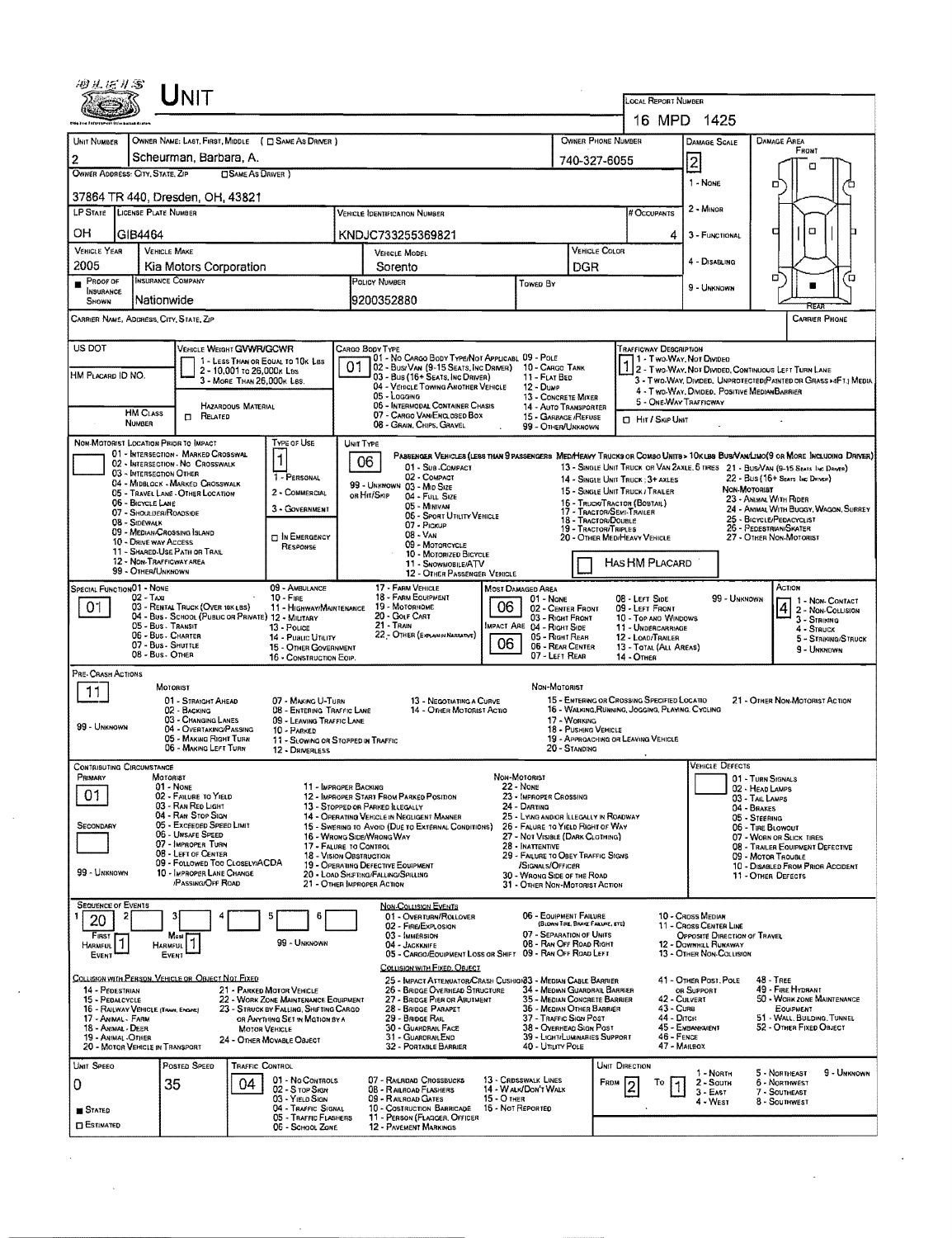| $\frac{1}{2}$<br>សា<br>.,<br>87.<br>×, |
|----------------------------------------|
|                                        |
|                                        |

## MOTORIST / NON-MOTORIST / OCCUPANT

| 16 MPD 1425                                                                                                  |                                                                                                                                                                                                                                                                                  |                                                                                                  |                                                                                                                                                                |                    |                                         |                                         |                                                                                                    |                                                                                                                   |                               |                                                                                                      |                                  |                                 |                                                   |                       |                                                               |                                          |                             |
|--------------------------------------------------------------------------------------------------------------|----------------------------------------------------------------------------------------------------------------------------------------------------------------------------------------------------------------------------------------------------------------------------------|--------------------------------------------------------------------------------------------------|----------------------------------------------------------------------------------------------------------------------------------------------------------------|--------------------|-----------------------------------------|-----------------------------------------|----------------------------------------------------------------------------------------------------|-------------------------------------------------------------------------------------------------------------------|-------------------------------|------------------------------------------------------------------------------------------------------|----------------------------------|---------------------------------|---------------------------------------------------|-----------------------|---------------------------------------------------------------|------------------------------------------|-----------------------------|
| UNIT NUMBER   NAME: LAST, FIRST, MIDDLE<br><b>DATE OF BIRTH</b>                                              |                                                                                                                                                                                                                                                                                  |                                                                                                  |                                                                                                                                                                |                    |                                         |                                         |                                                                                                    |                                                                                                                   |                               |                                                                                                      | Age<br>GENDER<br>F - FEMALE<br>F |                                 |                                                   |                       |                                                               |                                          |                             |
|                                                                                                              |                                                                                                                                                                                                                                                                                  | Chase, Tayler, Alyssa<br>Address, City, State, Zip                                               |                                                                                                                                                                |                    |                                         |                                         |                                                                                                    |                                                                                                                   |                               |                                                                                                      | 06/06/1993                       |                                 | CONTACT PHONE - INCLUDE AREA CODE                 |                       | 23                                                            |                                          | M - MALE                    |
| 8461 Eaton Rd., Davisburg, MI, 48350                                                                         |                                                                                                                                                                                                                                                                                  |                                                                                                  |                                                                                                                                                                |                    |                                         |                                         |                                                                                                    |                                                                                                                   |                               |                                                                                                      |                                  | 810-471-2712                    |                                                   |                       |                                                               |                                          |                             |
|                                                                                                              | <b>MJURIES</b>                                                                                                                                                                                                                                                                   | INJURED TAKEN BY IEMS AGENCY                                                                     |                                                                                                                                                                |                    |                                         |                                         |                                                                                                    | MEDICAL FACILITY INJURED TAKEN TO                                                                                 |                               | <b>SAFETY EQUIPMENT USED</b>                                                                         |                                  |                                 |                                                   |                       | DOT COMPLIANT SEATING POSITION AIR BAG USAGE EJECTION TRAPPED |                                          |                             |
|                                                                                                              | 11                                                                                                                                                                                                                                                                               |                                                                                                  |                                                                                                                                                                |                    |                                         |                                         |                                                                                                    |                                                                                                                   | 04                            |                                                                                                      | HELMET                           | MOTORCYCLE                      | 01.                                               |                       | 2                                                             |                                          |                             |
|                                                                                                              | OL State                                                                                                                                                                                                                                                                         | <b>OPERATOR LICENSE NUMBER</b>                                                                   | OL CLASS<br>CONDITION<br>ALCOHOL/DRUG SUSPECTED ALCOHOL TEST STATUS ALCOHOL TEST TYPE ALCOHOL TEST VALUE DRUG TEST STATUS   DRUG TEST TYPE<br>No<br><b>M/C</b> |                    |                                         |                                         |                                                                                                    |                                                                                                                   |                               |                                                                                                      |                                  |                                 |                                                   |                       |                                                               |                                          |                             |
|                                                                                                              | $\Box$ $_{ENO}$<br><b>ELVAUD</b><br>$\overline{4}$<br> 1 <br> 1<br> 1 <br>. Di<br>C200785064425<br>MI<br><b>OFFENSE DESCRIPTION</b><br>CITATION NUMBER<br>OFFENSE CHARGED ( CLOCAL CODE)<br>ACDA<br>333.03A<br>12436<br>Unit Number   Name: Last, First, Middle<br>DATE OF BIRTH |                                                                                                  |                                                                                                                                                                |                    |                                         |                                         |                                                                                                    |                                                                                                                   |                               |                                                                                                      |                                  |                                 |                                                   |                       | 1                                                             |                                          |                             |
|                                                                                                              |                                                                                                                                                                                                                                                                                  |                                                                                                  |                                                                                                                                                                |                    |                                         |                                         |                                                                                                    |                                                                                                                   |                               |                                                                                                      |                                  |                                 |                                                   | <b>DEVICE</b>         | <b>HANDS-FREE</b>                                             |                                          | <b>DRIVER DISTRACTED BY</b> |
|                                                                                                              |                                                                                                                                                                                                                                                                                  |                                                                                                  |                                                                                                                                                                |                    |                                         |                                         |                                                                                                    |                                                                                                                   |                               |                                                                                                      |                                  |                                 |                                                   | USED                  |                                                               |                                          |                             |
|                                                                                                              |                                                                                                                                                                                                                                                                                  |                                                                                                  |                                                                                                                                                                |                    |                                         |                                         |                                                                                                    |                                                                                                                   |                               |                                                                                                      |                                  |                                 |                                                   |                       | AGE                                                           | Gender<br>F                              | F - FEMALE<br>M - MALE      |
| 12/07/1968<br>47<br>Scheurman, Barbara, A.<br>ADDRESS, CITY, STATE, ZIP<br>CONTACT PHONE - INCLUDE AREA CODE |                                                                                                                                                                                                                                                                                  |                                                                                                  |                                                                                                                                                                |                    |                                         |                                         |                                                                                                    |                                                                                                                   |                               |                                                                                                      |                                  |                                 |                                                   |                       |                                                               |                                          |                             |
|                                                                                                              |                                                                                                                                                                                                                                                                                  | 37864 TR 440, Dresden, OH, 43821                                                                 |                                                                                                                                                                |                    |                                         |                                         |                                                                                                    |                                                                                                                   |                               |                                                                                                      |                                  |                                 | 740-327-6055                                      |                       |                                                               |                                          |                             |
|                                                                                                              | NJURIES                                                                                                                                                                                                                                                                          | MURED TAKEN BY EMS AGENCY                                                                        |                                                                                                                                                                |                    |                                         |                                         |                                                                                                    | MEDICAL FACILITY INJURED TAKEN TO                                                                                 |                               | <b>SAFETY EQUIPMENT USED</b>                                                                         |                                  | MOTORCYCLE                      |                                                   |                       | DOT COMPLIANT SEATING POSITION AIR BAG USAGE EJECTION TRAPPED |                                          |                             |
|                                                                                                              | 12                                                                                                                                                                                                                                                                               |                                                                                                  |                                                                                                                                                                |                    |                                         |                                         |                                                                                                    |                                                                                                                   | 04                            |                                                                                                      | HELMET                           |                                 | 01                                                |                       |                                                               |                                          |                             |
|                                                                                                              | OL STATE                                                                                                                                                                                                                                                                         | <b>OPERATOR LICENSE NUMBER</b>                                                                   |                                                                                                                                                                | OL CLASS           | No<br><b>OVAID</b>                      | <b>M/C</b><br>$\square$ $_{\text{EVD}}$ | CONDITION                                                                                          | ALCONOL/DRUG SUSPECTED ALCONOL TEST STATUS ALCONOL TEST TYPE ALCONOL TEST VALUE DRUG TEST STATUS   DRUG TEST TYPE |                               |                                                                                                      |                                  |                                 |                                                   |                       |                                                               |                                          |                             |
|                                                                                                              | OН                                                                                                                                                                                                                                                                               | RQ418991                                                                                         |                                                                                                                                                                | $\overline{\bf 4}$ | Dı.                                     |                                         | $\overline{\mathbf{1}}$                                                                            | $\uparrow$                                                                                                        | $\vert$ 1                     |                                                                                                      |                                  |                                 |                                                   |                       |                                                               |                                          |                             |
|                                                                                                              |                                                                                                                                                                                                                                                                                  | OFFENSE CHARGED ( [ LOCAL CODE)                                                                  |                                                                                                                                                                |                    | <b>OFFENSE DESCRIPTION</b>              |                                         |                                                                                                    |                                                                                                                   |                               | <b>CITATION NUMBER</b>                                                                               |                                  |                                 |                                                   | <b>DEVICE</b><br>Usep | <b>HANDS-FREE</b>                                             |                                          | <b>DRIVER DISTRACTED BY</b> |
|                                                                                                              | - a sinu ni                                                                                                                                                                                                                                                                      |                                                                                                  | INJURED TAKEN BY                                                                                                                                               |                    |                                         |                                         | SAFETY EQUIPMENT USED                                                                              |                                                                                                                   |                               | 99 - UNKNOWN SAFETY EQUIPMENT                                                                        |                                  |                                 |                                                   |                       |                                                               |                                          |                             |
|                                                                                                              |                                                                                                                                                                                                                                                                                  | 1 - No Inaury / None Reporte                                                                     | 1 - NOT TRANSPORTED /                                                                                                                                          |                    |                                         | MOTORIST                                |                                                                                                    |                                                                                                                   |                               |                                                                                                      |                                  |                                 | NON-MOTORIST                                      |                       |                                                               |                                          |                             |
|                                                                                                              | 2 - POSSIBLE<br>4 - INCAPACITATING                                                                                                                                                                                                                                               | 3 - Non-Incapacitating                                                                           | <b>TREATED AT SCENE</b><br>$2 - EMS$<br>3 - Pouce                                                                                                              |                    |                                         |                                         | 01 - NONE USED - VEHICLE OCCUPANT<br>02 - S HOULDER BELT ONLY USED                                 |                                                                                                                   |                               | 05 - CHILD RESTRAINT SYSTEM-FORWARD FACING 09 - NOME USED<br>06 - CHILD RESTRAINT SYSTEM-REAR FACING |                                  |                                 | 10 - HELMET USED                                  |                       |                                                               | 12 - REFLECTIVE COATING<br>13 - LIGHTING |                             |
|                                                                                                              | 5 - Fatal                                                                                                                                                                                                                                                                        |                                                                                                  | 4 - Other<br>9 - UNKNOWN                                                                                                                                       |                    |                                         |                                         | 03 - LAP BELT ONLY USED                                                                            | '04 - S HOULDER AND LAP BELT ONLY USED' 08 - HELMET USED                                                          | $\cdots$ 07 - Booster Seat    |                                                                                                      |                                  |                                 | 11 - Protective Pads Used<br>(ELBOWG, KNEES, ETC) |                       |                                                               | 14 - Omer                                |                             |
|                                                                                                              | Seating Position                                                                                                                                                                                                                                                                 |                                                                                                  |                                                                                                                                                                |                    |                                         |                                         |                                                                                                    |                                                                                                                   |                               |                                                                                                      |                                  |                                 |                                                   |                       | AIR BAG USAGE                                                 |                                          |                             |
|                                                                                                              |                                                                                                                                                                                                                                                                                  | 01. FRONT - LEFT SIDE (MOTORCYCLE DRIVER)<br>02 - FRONT - MIDDLE                                 |                                                                                                                                                                |                    | 08 - Third - Middle                     |                                         | 07 - THIRO - LEFT SIDE (Motorcheus Side CAR)                                                       |                                                                                                                   | 13 - Traling Unit             | 12 - PASSENGER IN UNENCLOSED CARGO AREA                                                              |                                  |                                 |                                                   |                       | 1 - Nor Deployed<br>2 - DEPLOYED FRONT                        |                                          |                             |
|                                                                                                              |                                                                                                                                                                                                                                                                                  | 03 - Front - Right Side<br>04 - SECOND - LEFT SIDE (MOTORCYCLE PASSENGER)                        |                                                                                                                                                                |                    | 09 - THIRD - RIGHT SIDE                 |                                         | 10 - SLEEPER SECTION OF CAB (TRUCK)                                                                |                                                                                                                   | 15 - Non-Motorist             | 14 - RIDING ON VEHICLE EXTERIOR (NON-TRALPO UM)                                                      |                                  |                                 |                                                   |                       | 3 - DEPLOYED SIDE<br>4 - DEPLOYED BOTH FRONT/SIDE             |                                          |                             |
|                                                                                                              |                                                                                                                                                                                                                                                                                  | 05 - SECOND - MIDDLE<br>06 - Second - Right Side                                                 | コントライン                                                                                                                                                         |                    |                                         |                                         | 11 - Passenger in Other Enclosed Cargo Area<br>(NO+TRAILIKE UNIT SUCH ASA BUS, PICK-UP WITH CAP) - |                                                                                                                   | $-16 -$ Other<br>99 - Unknown |                                                                                                      |                                  |                                 | 128.                                              |                       | 5 - NOT APPLICABLE<br>9 - DEPLOYMENT UNKNOWN                  |                                          |                             |
|                                                                                                              | $E_{\text{JECTION}}$ , $\qquad \qquad$                                                                                                                                                                                                                                           | TRAPPED                                                                                          |                                                                                                                                                                |                    | OPERATOR LICENSE CLASS                  |                                         |                                                                                                    | CONDITION                                                                                                         |                               |                                                                                                      |                                  |                                 |                                                   |                       | ALCOHOL/DRUG SUSPECTED                                        |                                          |                             |
|                                                                                                              | 1 - Not EJECTED<br>2 - TOTALLY EJECTED                                                                                                                                                                                                                                           |                                                                                                  | 1 - Not Trapped<br>2 - EXTRICATED BY                                                                                                                           |                    | 1 - CLASS A<br>2 - CLASS B              |                                         |                                                                                                    | 1 - APPARENTLY NORMAL<br>2 - PHYSICAL IMPAIRMENT                                                                  |                               |                                                                                                      |                                  | 6 - UNDER THE INFLUENCE OF      | 5 - FELL ASLEEP, FARMED, FATIGUE                  |                       | 1 - None 1 -<br>2 - Yes - ALCOHOL SUSPECTED                   |                                          |                             |
|                                                                                                              | 4 - NOT APPLICABLE                                                                                                                                                                                                                                                               | 3 - PARTIALLY EJECTED - MECHANICAL MEANS                                                         | 3 - EXTRICATEO BY                                                                                                                                              |                    | 3 - CLASS C                             |                                         | 4 - REGULAR CLASS (OHIOIS "D")                                                                     | 3 - EMOTIONL (DEPRESSED, ANGRY, DISTURBE<br>$4 -$ ILLNESS<br>$\kappa = -1$                                        |                               |                                                                                                      | $7 -$ Other $^{-1}$              | MEDICATIONS, DRUGS, ALCOHOL     |                                                   |                       | 3 - Yes - H9D NOT MPAIRED<br>4 - YES-DRUGS SUSPECTED          |                                          |                             |
|                                                                                                              |                                                                                                                                                                                                                                                                                  |                                                                                                  | . Non-Mechanical Means                                                                                                                                         |                    |                                         | 5 - MC/Moped ONLY                       |                                                                                                    |                                                                                                                   | $\omega_{\rm{max}}=3$         | DRUG TEST TYPE   DRIVER DISTRACTED BY                                                                |                                  |                                 |                                                   |                       | 5 - YES-ALCOHOL AND DRUGS SUSPECTED                           |                                          |                             |
|                                                                                                              | ALCOHOL TEST STATUS<br>1 - NONE GIVEN                                                                                                                                                                                                                                            |                                                                                                  |                                                                                                                                                                |                    | ALCOHOL TEST TYPE<br>1 - NONE           |                                         | DRUG TEST STATUS<br>1 - NONE GIVEN                                                                 | $\mathcal{F} \times$                                                                                              |                               | 1 - None                                                                                             |                                  | 1 - No DISTRACTION REPORTED     |                                                   |                       |                                                               | 6 - OTHER INSIDE THE VEHICLE             |                             |
|                                                                                                              |                                                                                                                                                                                                                                                                                  | 2 - Test Refused<br>3 - TEST GIVEN, CONTAMINATED SAMPLE/UNUSABL<br>4 - Test Given, Results Known |                                                                                                                                                                |                    | 2 - BLoop<br>$3 -$ URINE<br>4 - BREATH, |                                         | - Test Refused                                                                                     | 3 - TEST GIVEN, CONTAMINATED SAMPLE/UNUSABL<br>4 - Test Given, Results Known                                      |                               | $2 - B$ Loop<br>3 - Urine                                                                            | $2 -$ Phone                      | 3 - TEXTING/EMAILING            | 4 - ELCTRONIC COMMUNICATION DEVICE                |                       | 医心室病                                                          | 7 - EXTERNAL DISTRACTION                 |                             |
|                                                                                                              |                                                                                                                                                                                                                                                                                  | 5 - TEST GIVEN, RESULTS UNKNOWN.                                                                 |                                                                                                                                                                |                    | 5 - OTHER                               |                                         |                                                                                                    | 5 - Test Given, Results Unknown                                                                                   |                               | 4 - OTHER                                                                                            |                                  | (NAVIGATION DEVICE, RADIO, DVD) | 5 - OTHER ELECTRONIC DEVICE .                     |                       |                                                               |                                          |                             |
|                                                                                                              |                                                                                                                                                                                                                                                                                  | UNIT NUMBER   NAME: LAST, FIRST, MIDDLE                                                          |                                                                                                                                                                |                    |                                         |                                         |                                                                                                    |                                                                                                                   |                               |                                                                                                      |                                  | DATE OF BIRTH                   |                                                   |                       | Age                                                           | Gender                                   | F - FEMALE                  |
|                                                                                                              |                                                                                                                                                                                                                                                                                  | Scheurman, Eric, A.                                                                              |                                                                                                                                                                |                    |                                         |                                         |                                                                                                    |                                                                                                                   |                               |                                                                                                      |                                  | 10/16/1965                      | CONTACT PHONE - INCLUDE AREA CODE                 |                       | 50                                                            | M                                        | M - MALE                    |
|                                                                                                              |                                                                                                                                                                                                                                                                                  | ADDRESS, CITY, STATE, ZP                                                                         |                                                                                                                                                                |                    |                                         |                                         |                                                                                                    |                                                                                                                   |                               |                                                                                                      |                                  |                                 |                                                   |                       |                                                               |                                          |                             |
|                                                                                                              | NJURIES                                                                                                                                                                                                                                                                          | 37864 TR 440, Dresden, OH, 43821<br>INJURED TAKEN BY EMS AGENCY                                  |                                                                                                                                                                |                    |                                         |                                         |                                                                                                    | MEDICAL FACILITY INJURED TAKEN TO                                                                                 |                               | <b>SAFETY EQUIPMENT USED</b>                                                                         | DOT                              |                                 | 740-327-6055                                      |                       | <b>SEATING POSITION AIR BAG USAGE EJECTION TRAPPED</b>        |                                          |                             |
|                                                                                                              | 2                                                                                                                                                                                                                                                                                | $\vert$ 1                                                                                        |                                                                                                                                                                |                    |                                         |                                         |                                                                                                    |                                                                                                                   | 04                            |                                                                                                      | COMPUANT                         | MOTORCYCLE                      | 03                                                |                       | $\vert$ 1                                                     | $\vert$ 1                                | $\vert$                     |
|                                                                                                              |                                                                                                                                                                                                                                                                                  | UNIT NUMBER   NAME: LAST, FIRST, MIDDLE                                                          |                                                                                                                                                                |                    |                                         |                                         |                                                                                                    |                                                                                                                   |                               |                                                                                                      | HELMET                           | DATE OF BIRTH                   |                                                   |                       | AGE                                                           | GENDER                                   |                             |
|                                                                                                              |                                                                                                                                                                                                                                                                                  | [Ross III, Doyle, Wilson                                                                         |                                                                                                                                                                |                    |                                         |                                         |                                                                                                    |                                                                                                                   |                               |                                                                                                      |                                  | 12/21/1992                      |                                                   |                       | 23                                                            | ١M                                       | F - FEMALE<br>$M - MALE$    |
|                                                                                                              |                                                                                                                                                                                                                                                                                  | ADDRESS, CITY, STATE, ZIP                                                                        |                                                                                                                                                                |                    |                                         |                                         |                                                                                                    |                                                                                                                   |                               |                                                                                                      |                                  |                                 | CONTACT PHONE - INCLUDE AREA CODE                 |                       |                                                               |                                          |                             |
|                                                                                                              |                                                                                                                                                                                                                                                                                  | 2876 Pallister, Highland, MI, 48357                                                              |                                                                                                                                                                |                    |                                         |                                         |                                                                                                    |                                                                                                                   |                               |                                                                                                      |                                  |                                 | 248-807-4783                                      |                       |                                                               |                                          |                             |
|                                                                                                              | <b>NJURIES</b>                                                                                                                                                                                                                                                                   | INJURED TAKEN BY EMS AGENCY                                                                      |                                                                                                                                                                |                    |                                         |                                         |                                                                                                    | MEDICAL FACILITY INJURED TAKEN TO                                                                                 |                               | <b>SAFETY EQUIPMENT USED</b>                                                                         | DOT<br>COMPLIANT                 |                                 | <b>SEATING POSITION</b><br>03                     |                       |                                                               | AIR BAG USAGE EJECTION TRAPPED<br>1      | $\vert$ 1                   |
|                                                                                                              | $\vert$ 1                                                                                                                                                                                                                                                                        | 1                                                                                                |                                                                                                                                                                |                    |                                         |                                         |                                                                                                    |                                                                                                                   | 04                            |                                                                                                      | HELMET                           | MOTORCYCLE                      |                                                   |                       | $\overline{2}$                                                |                                          |                             |